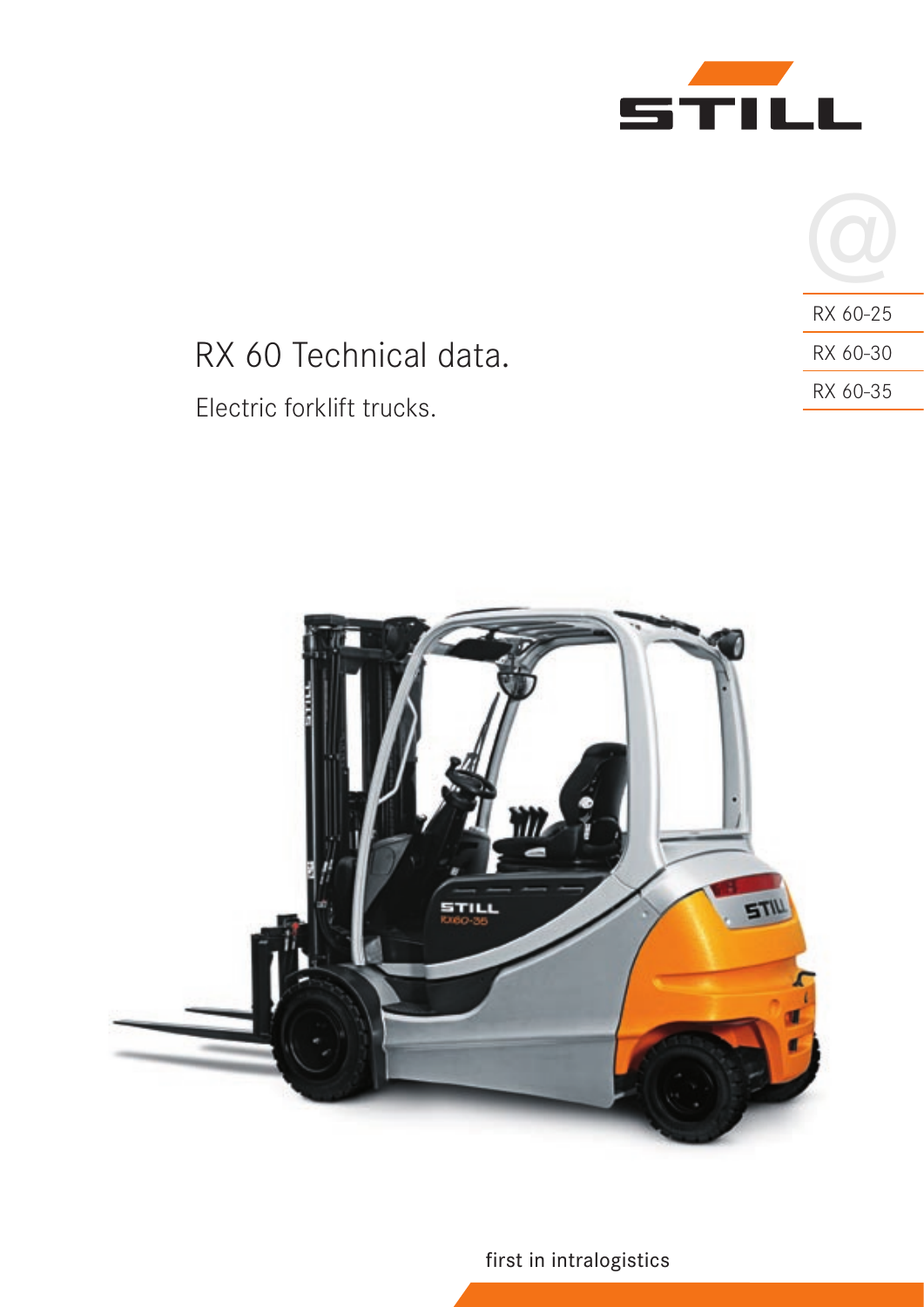This specification sheet to VDI Guidelines 2198 only gives the technical figures for the standard truck. Different tyres, other masts, additional equipment etc. could give different figures.

|                  | 1.1    | Manufacturer                                 |                 |                           | <b>STILL</b>       | <b>STILL</b>       | <b>STILL</b>         | <b>STILL</b>  | <b>STILL</b>   |
|------------------|--------|----------------------------------------------|-----------------|---------------------------|--------------------|--------------------|----------------------|---------------|----------------|
|                  | 1.2    | Manufacturer's model designation             |                 |                           | RX 60-25           | RX 60-25L          | RX 60-30             | RX 60-30L     | RX 60-35       |
|                  | 1.3    | Truck type                                   |                 |                           | Electric           | Electric           | Electric             | Electric      | Electric       |
|                  | 1.4    | Operation                                    |                 |                           | Rider seated       | Rider seated       | Rider seated         | Rider seated  | Rider seated   |
|                  | 1.5    | Capacity                                     | $\mathsf{Q}$    |                           | 2.5                | 2.5                | 3.0                  | 3.0           | 3.5            |
| Characteristics  | 1.6    | Load centre                                  | $\mathbb C$     | mm                        | 500                | 500                | 500                  | 500           | 500            |
|                  | 1.8    | Load distance                                | $\mathsf X$     | mm                        | 420                | 420                | 440                  | 440           | 440            |
|                  |        |                                              |                 |                           | 1595               | 1740               | 1650                 | 1740          | 1770           |
|                  | 1.9    | Wheel base                                   | V               | mm                        |                    |                    |                      |               |                |
|                  | 2.1    | Truck weight                                 |                 | kg                        | 4651               | 4977               | 5152                 | 5097          | 5539           |
|                  | 2.2    | Axle load, laden, front                      |                 | kg                        | 6335               | 6390               | 7290                 | 7286          | 8107           |
| Weights          | 2.2.1  | Axle load, laden, rear                       |                 | kg                        | 816                | 1086               | 861                  | 811           | 932            |
|                  | 2.3    | Axle load, unladen, front                    |                 | kg                        | 2393               | 2568               | 2581                 | 2665          | 2749           |
|                  | 2.3.1  | Axle load, unladen, rear                     |                 | kg                        | 2258               | 2408               | 2570                 | 2432          | 2791           |
|                  | 3.1    | Tyres                                        |                 |                           | <b>SE</b>          | <b>SE</b>          | <b>SE</b>            | <b>SE</b>     | SE             |
|                  | 3.2    | Tyre size, front                             |                 |                           | $23 \times 9 - 10$ | $23 \times 9 - 10$ | 23 x 10-12           | 23 x 10-12    | $315/45 - 12$  |
|                  | 3.3    | Tyre size, rear                              |                 |                           | 18 x 7-8           | 18 x 7-8           | 18 x 7-8             | 18 x 7-8      | 18 x 7-8       |
|                  |        |                                              |                 |                           | 2x                 |                    |                      |               | 2x             |
| Wheel   chassis  | 3.5    | Number of wheels front (x=driven)            |                 |                           | $\overline{2}$     | 2x                 | 2x<br>$\overline{2}$ | 2x<br>2       |                |
|                  | 3.5.1  | Number of wheels rear (x=driven)             |                 |                           |                    | $\overline{2}$     |                      |               | $\overline{2}$ |
|                  | 3.6    | Track width, front                           | $b_{10}$        | mm                        | 992                | 992                | 950                  | 950           | 1002           |
|                  | 3.7    | Track width, rear                            | $b_{11}$        | mm                        | 900                | 900                | 900                  | 900           | 900            |
|                  | 4.1    | Tilt Mast/Fork carriage, forward             |                 | $\circ$                   | $\mathcal{S}$      | 3                  | 3                    | 3             | $\mathfrak{Z}$ |
|                  | 4.1.1  | Tilt Mast/Fork carriage, back                |                 | $\circ$                   | 9                  | 9                  | 9                    | 9             | 9              |
|                  | 4.2    | Height, mast lowered                         | $h_1$           | mm                        | 2175               | 2175               | 2175                 | 2175          | 2175           |
|                  | 4.3    | Free lift                                    | h <sub>2</sub>  | mm                        | 160                | 160                | 160                  | 160           | 160            |
|                  | 4.4    | Lift                                         | h <sub>3</sub>  | mm                        | 3020               | 3020               | 3020                 | 3020          | 2820           |
|                  | 4.5    | Height, mast raised                          | h <sub>4</sub>  | mm                        | 3650               | 3650               | 3800                 | 3800          | 3700           |
|                  | 4.7    | Height over overhead guard (cab)             | h <sub>6</sub>  | mm                        | 2210               | 2209               | 2212                 | 2212          | 2211           |
|                  |        |                                              |                 |                           | 1139               | 1138               | 1141                 | 1141          | 1140           |
|                  | 4.8    | Seat/Platform height (SRP)                   | h <sub>7</sub>  | mm                        |                    |                    |                      |               |                |
|                  | 4.12   | Coupling height                              | $h_{10}$        | mm                        | 485/365            | 484/364            | 487/367              | 486/366       | 485/365        |
|                  | 4.19   | Overall length                               | h.              | mm                        | 3328               | 3473               | 3403                 | 3493          | 3523           |
|                  | 4.20   | Length including fork backs l2               | $\mathsf{I}_2$  | mm                        | 2328               | 2473               | 2403                 | 2493          | 2523           |
|                  | 4.21   | Overall width                                | b <sub>1</sub>  | mm                        | 1199               | 1199               | 1198                 | 1198          | 1300           |
| Basic dimensions | 4.22.1 | Fork thickness                               | $\mathsf{S}$    | mm                        | 40                 | 40                 | 50                   | 50            | 50             |
|                  | 4.22.2 | Fork width                                   | e               | mm                        | 100                | 100                | 100                  | 100           | 100            |
|                  | 4.22.3 | Fork length                                  |                 | mm                        | 1000               | 1000               | 1000                 | 1000          | 1000           |
|                  | 4.23   | Fork carriage DIN 15173, Class/Form A, B     |                 |                           | II/A               | II/A               | III/A                | III/A         | III/A          |
|                  | 4.24   | Fork carriage width                          | b <sub>3</sub>  | mm                        | 1040               | 1040               | 1100                 | 1100          | 1100           |
|                  | 4.31   | Floor clearance under mast, laden            | m <sub>1</sub>  | mm                        | 125                | 125                | 125                  | 125           | 125            |
|                  | 4.32   | Floor clearance, centre of wheel-base        | m <sub>2</sub>  | mm                        | 125                | 124                | 127                  | 127           | 126            |
|                  | 4.33   | Working aisle - 1000 x 1200 pallet crosswise | A <sub>st</sub> | mm                        | 3654               | 3805               | 3735                 | 3825          | 3854           |
|                  | 4.34   | Working aisle - 800 x 1200 pallet lengthways | A <sub>st</sub> | mm                        | 3852               | 4005               | 3935                 | 4025          | 4054           |
|                  | 4.35   | Turning radius                               | W <sub>a</sub>  | mm                        | 2032               | 2185               | 2095                 | 2185          | 2214           |
|                  | 4.36   | Smallest pivot point distance                | $b_{13}$        | mm                        | 539                | 590                | 570                  | 590           | 594            |
|                  | 5.1    | Travel speed laden                           |                 | km/h                      | 19                 | 19                 | 19                   | 19            | 19             |
|                  | 5.1.1  | Travel speed unladen                         |                 | km/h                      | 20                 | 20                 | 20                   | 20            | 20             |
|                  | 5.2    |                                              |                 |                           | 0.46               | 0.45               | 0.40                 | 0.45          | 0.34           |
|                  |        | Hoist speed laden                            |                 | m/s                       |                    |                    |                      |               |                |
|                  | 5.2.1  | Hoist speed unladen                          |                 | m/s                       | 0.55               | 0.55               | 0.55                 | 0.55          | 0.55           |
|                  | 5.3    | Lowering speed laden                         |                 | m/s                       | 0.52               | 0.52               | 0.52                 | 0.52          | 0.52           |
|                  | 5.3.1  | Lowering speed unladen                       |                 | m/s                       | 0.45               | 0.45               | 0.45                 | 0.45          | 0.45           |
|                  | 5.5    | Drawbar pull laden                           |                 | N                         | 8000               | 7940               | 7680                 | 7690          | 7410           |
| Performance data | 5.5.1  | Drawbar pull unladen                         |                 | $\mathbb N$               | 8110               | 8050               | 8040                 | 8060          | 7860           |
|                  | 5.6    | Max. drawbar pull laden                      |                 | $\mathbb N$               | 17440              | 17390              | 17050                | 17070         | 16710          |
|                  | 5.6.1  | Max. drawbar pull unladen                    |                 | $\hbox{N}$                | 17220              | 17210              | 17240                | 17270         | 16970          |
|                  | 5.7    | Gradeability laden                           |                 | $\%$                      | 21.3               | 20.3               | 18.1                 | 18.3          | 15.9           |
|                  | 5.7.1  | Gradeability unladen                         |                 | %                         | 29.5               | 30.2               | 29.0                 | 30.1          | 27.0           |
|                  | 5.8    | Max. gradeability laden                      |                 | $\%$                      | 25.5               | 24.2               | 21.7                 | 21.9          | 19.1           |
|                  | 5.8.1  | Max. gradeability unladen                    |                 | %                         | 29.7               | 30.2               | 29.0                 | 30.6          | 29.2           |
|                  | 5.9    | Acceleration time laden                      |                 |                           | 4.5                |                    | 4.7                  | 4.8           | 4.9            |
|                  |        |                                              |                 | $\ensuremath{\mathsf{S}}$ | 4.2                | 4.6<br>4.2         | 4.2                  | 4.2           | 4.3            |
|                  | 5.9.1  | Acceleration time unladen                    |                 | $\mathsf S$               |                    |                    |                      |               |                |
|                  | 5.10   | Service brake                                |                 |                           | electr./mech.      | electr./mech.      | electr./mech.        | electr./mech. | electr./mech.  |
|                  | 6.1    | Drive motor, 60 minute rating                |                 | kW                        | 15                 | 15                 | 15                   | 15            | 15             |
|                  | 6.2    | Hoist motor 15% rating                       |                 | kW                        | 16.3               | 16.3               | 16.3                 | 16.3          | 16.3           |
|                  | 6.3    | Battery to DIN 43531/35/36 A, B, C, No       |                 |                           | DIN 43536 A        | DIN 43536 A        | DIN 43536 A          | DIN 43536 A   | DIN 43536 A    |
| E-Motor          | 6.4    | Battery voltage                              | U               | $\vee$                    | 80                 | 80                 | 80                   | 80            | 80             |
|                  | 6.4.1  | <b>Battery capacity</b>                      | K <sub>5</sub>  | Ah                        | 560                | 700                | 560                  | 700           | 700            |
|                  | 6.5    | Battery weight                               |                 | kg                        | 1558               | 1863               | 1558                 | 1863          | 1863           |
|                  | 6.6    | Energy consumption 60 VDI work cycles/hour   |                 | kWh/h                     | 6.70               | 7.20               | 7.50                 | 7.70          | 8.60           |
| Miscellaneous    | 8.1    | Drive control                                |                 |                           |                    |                    |                      |               |                |
|                  | 8.2    | Working pressure for attachments             |                 | bar                       | 250                | 250                | 250                  | 250           | 250            |
|                  | 8.3    | Oil flow for attachments                     |                 | 1/min                     | 30                 | 30                 | 30                   | 30            | 30             |
|                  | 8.4    | Sound level at driver's ear                  |                 | dB(A)                     |                    |                    |                      |               |                |
|                  | 8.5    | Towing coupler, Type/Model DIN               |                 |                           | Pin                | Pin                | Pin                  | Pin           | Pin            |
|                  |        |                                              |                 |                           |                    |                    |                      |               |                |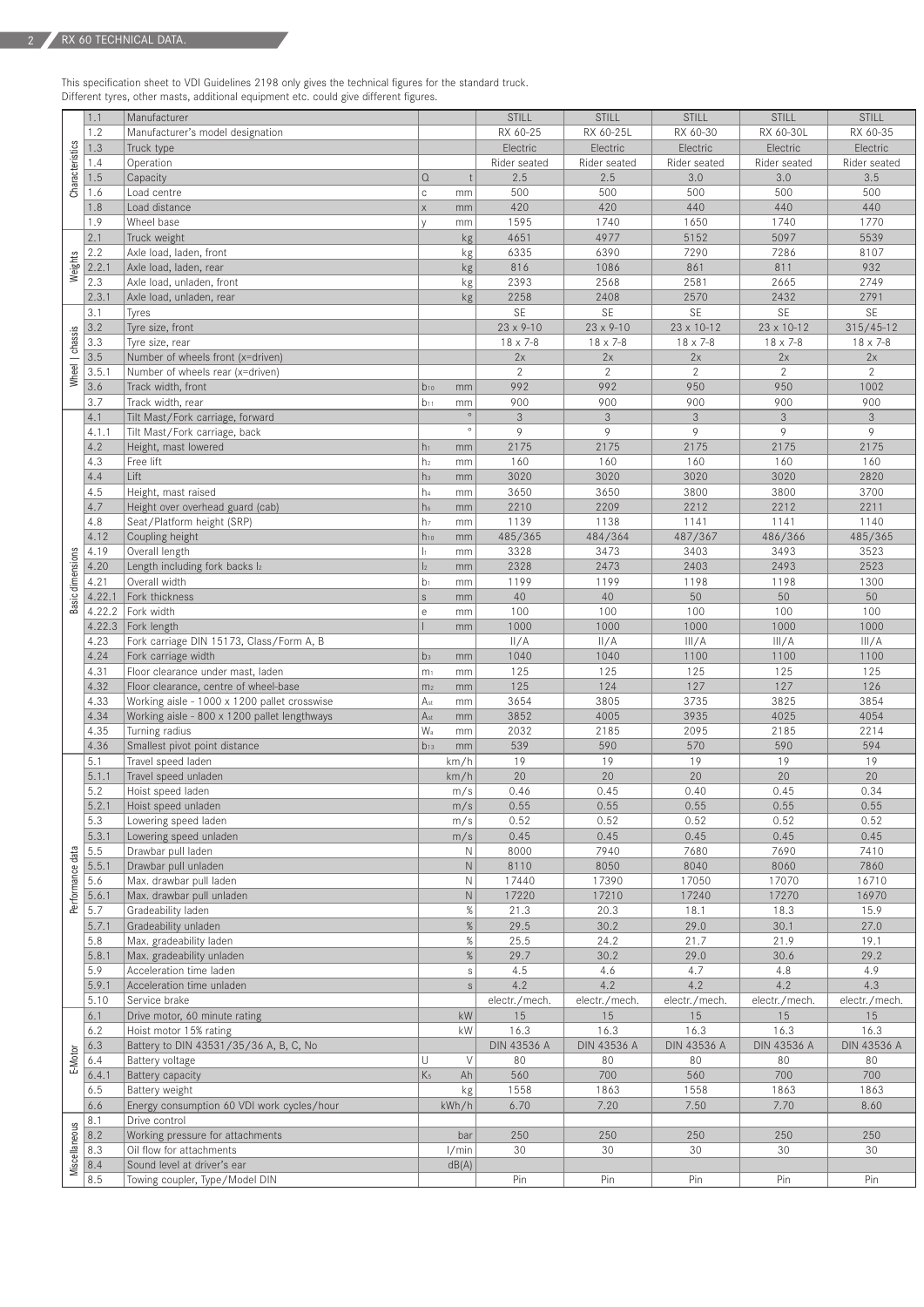





|                                         |                                  |                 |         | Tele mast<br>HiLo mast                                                     |                                                 | Triplex mast                                 |                                     |  |
|-----------------------------------------|----------------------------------|-----------------|---------|----------------------------------------------------------------------------|-------------------------------------------------|----------------------------------------------|-------------------------------------|--|
| $-25$<br>60<br>$\boldsymbol{\approxeq}$ | Rated lift                       | h <sub>3</sub>  | mm      | $2320 - 5120$                                                              | $2500 - 4800$                                   | $3580 - 5080$                                | 5230 - 7780                         |  |
|                                         | Overall height                   | h <sub>1</sub>  | mm      | 1825 - 3225                                                                | 1825 - 2975                                     | 1825 - 2325                                  | $2375 - 3225$                       |  |
|                                         | Free lift Form "A"               | h <sub>2</sub>  | mm      | 160                                                                        | 1240 - 2390                                     | 1240 - 1740                                  | 1790 - 2640                         |  |
|                                         | Free lift Form "B"               | h <sub>2</sub>  | mm      | 160                                                                        | 1195 - 2345                                     | $1195 - 1695$                                | 1745 - 2595                         |  |
|                                         | Greatest height Form "A"         | h <sub>4</sub>  | mm      | $2950 - 5750$                                                              | $3090 - 5250$                                   | $4185 - 5685$                                | 5835 - 8385                         |  |
|                                         | Greatest height Form "B"         | h <sub>4</sub>  | mm      | 2980 - 5780                                                                | $3160 - 5280$                                   | $4255 - 5755$                                | $5905 - 8455$                       |  |
|                                         | Forward tilt                     | a               | $\circ$ |                                                                            | 3                                               | 3                                            |                                     |  |
|                                         | Back tilt                        | b               | $\circ$ | 9 (7 with front screen)                                                    |                                                 | 9 (7 with front screen)                      |                                     |  |
|                                         | Load distance                    | $\mathsf X$     | mm      | 420                                                                        |                                                 | 445                                          |                                     |  |
|                                         | Tyres                            | v/h             |         | 23x9-10 // 18x7-8                                                          |                                                 | 23x9-10 // 18x7-8                            |                                     |  |
|                                         | Greatest width                   | B               | mm      | 1199 (from 2825 o.a.h; 1303)                                               |                                                 | 1199                                         | 1303                                |  |
|                                         | Track                            | v/h             | mm      | 992//900 (from 2775 o.a.h; 1096/900)                                       |                                                 | 992//900                                     | 1096//900                           |  |
|                                         | Fork locations, centre to centre |                 | mm      |                                                                            |                                                 | 216/368/445/521/673/(820)/(826)/(970)/(1050) |                                     |  |
|                                         | Overall length RX 60-25          | L <sub>2</sub>  |         | 2328                                                                       |                                                 | 2353                                         |                                     |  |
|                                         | Overall length RX 60-25L         | L <sub>2</sub>  | mm      | 2473                                                                       |                                                 | 2498                                         |                                     |  |
|                                         | Working aisle width RX 60-25     | A <sub>st</sub> | mm      | (1000x1200) 3654 // (1200x800) 3852                                        |                                                 | (1000x1200) 3678 // (1200x800) 3877          |                                     |  |
|                                         | Working aisle width RX 60-25L    | A <sub>st</sub> | mm      |                                                                            | (1000x1200) 3805 // (1200x800) 4005             | (1000x1200) 3830 // (1200x800) 4030          |                                     |  |
|                                         | Rated lift                       | h <sub>3</sub>  | mm      | $2320 - 5120$                                                              | 2390 - 4690                                     | 3430-7630                                    |                                     |  |
|                                         | Overall height                   | $h_1$           | mm      | 1825 - 3225                                                                | 1825 - 2975                                     | 1825 - 3225                                  |                                     |  |
|                                         | Free lift Form "A"               | h <sub>2</sub>  | mm      | 160                                                                        | 1190 - 2340                                     | 1190 - 2590                                  |                                     |  |
|                                         | Free lift Form "B"               | h <sub>2</sub>  | mm      | 160                                                                        | $1045 - 2195$                                   | 1045-2445                                    |                                     |  |
|                                         | Greatest height Form "A"         | h <sub>4</sub>  | mm      | $3100 - 5900$                                                              | $3080 - 5380$                                   | $4110 - 8310$                                |                                     |  |
|                                         | Greatest height Form "B"         | h <sub>4</sub>  | mm      | $3130 - 5930$                                                              | $3200 - 5500$                                   | $4275 - 8475$                                |                                     |  |
|                                         | Forward tilt                     | a               | $\circ$ | 3<br>3                                                                     |                                                 |                                              |                                     |  |
| $60 - 30$                               | Back tilt                        | $b$             | $\circ$ | 9 (7 with front screen)                                                    |                                                 | 9 (7 with front screen)                      |                                     |  |
|                                         | Load distance                    | X               | mm      | 440                                                                        |                                                 | 465                                          |                                     |  |
| $\approx$                               | Tyres                            | v/h             |         | 23x10-12 // 18x7-8                                                         |                                                 | 23x10-12 // 18x7-8                           |                                     |  |
|                                         | Greatest width                   | B               | mm      | 1198 (from 2775 o.a.h; 1298)                                               |                                                 | 1298                                         |                                     |  |
|                                         | Track                            | v/h             | mm      | 950//900 (from 2775 o.a.h; 1050/900)                                       |                                                 | 1050//900                                    |                                     |  |
|                                         | Fork locations, centre to centre |                 | mm      |                                                                            | 216/368/445/521/673/796/876/(978)/(1080)/(1181) |                                              |                                     |  |
|                                         | Overall length RX 60-30          | L <sub>2</sub>  |         | 2403                                                                       |                                                 | 2428                                         |                                     |  |
|                                         | Overall length RX 60-30L         | L <sub>2</sub>  | mm      | 2493                                                                       |                                                 | 2518                                         |                                     |  |
|                                         | Working aisle width RX 60-30     | A <sub>st</sub> | mm      | (1000x1200) 3735 // (1200x800) 3935                                        |                                                 |                                              | (1000x1200) 3760 // (1200x800) 3960 |  |
|                                         | Working aisle width RX 60-30L    | A <sub>st</sub> | mm      | (1000x1200) 3825 // (1200x800) 4025<br>(1000x1200) 3850 // (1200x800) 4050 |                                                 |                                              |                                     |  |
|                                         | Rated lift                       | h <sub>3</sub>  | mm      | $2120 - 4920$                                                              | $2190 - 4290$<br>3130 - 7330                    |                                              |                                     |  |
|                                         | Overall height                   | $h_1$           | mm      | 1825 - 3225<br>1825 - 3225<br>1825 - 2875                                  |                                                 |                                              |                                     |  |
|                                         | Free lift Form "A"               | h <sub>2</sub>  | mm      | 160                                                                        | $1090 - 2140$                                   | 1090 - 2490                                  |                                     |  |
|                                         | Free lift Form "B"               | h <sub>2</sub>  | mm      | 160<br>$1045 - 2095$                                                       |                                                 | $1045 - 2445$                                |                                     |  |
|                                         | Greatest height Form "A"         | h <sub>4</sub>  | mm      | $3000 - 5800$<br>$2955 - 5055$                                             |                                                 | $3810 - 8010$                                |                                     |  |
|                                         | Greatest height Form "B"         | h <sub>4</sub>  | mm      | $3030 - 5830$<br>$3000 - 5100$                                             |                                                 | $3975 - 8175$                                |                                     |  |
| 35                                      | Forward tilt                     | a               | $\circ$ | 3                                                                          |                                                 | 3                                            |                                     |  |
| 60                                      | Back tilt                        | $\mathsf b$     | $\circ$ | 9 (7 with front screen)                                                    |                                                 | 9 (7 with front screen)                      |                                     |  |
| $\approx$                               | Load distance                    | $\mathsf{X}$    | mm      | 440                                                                        |                                                 | 465                                          |                                     |  |
|                                         | Tyres                            | v/h             |         | 315/45-12 // 18x7-8                                                        |                                                 | 315/45-12 // 18x7-8                          |                                     |  |
|                                         | Greatest width                   | B               | mm      | 1400                                                                       |                                                 | 1400                                         |                                     |  |
|                                         | Track                            | v/h             | mm      | 1002 // 900                                                                |                                                 | 1100 // 900                                  |                                     |  |
|                                         | Fork locations, centre to centre |                 | mm      | 216/368/445/521/673/796/876/(978)/(1080)/(1181)                            |                                                 |                                              |                                     |  |
|                                         | Overall length RX 60-35          | L <sub>2</sub>  |         | 2523                                                                       |                                                 | 2548                                         |                                     |  |
|                                         | Working aisle width RX 60-35     | L <sub>2</sub>  | mm      | (1000x1200) 3854 // (1200x800) 4054<br>(1000x1200) 3879 // (1200x800) 4079 |                                                 |                                              |                                     |  |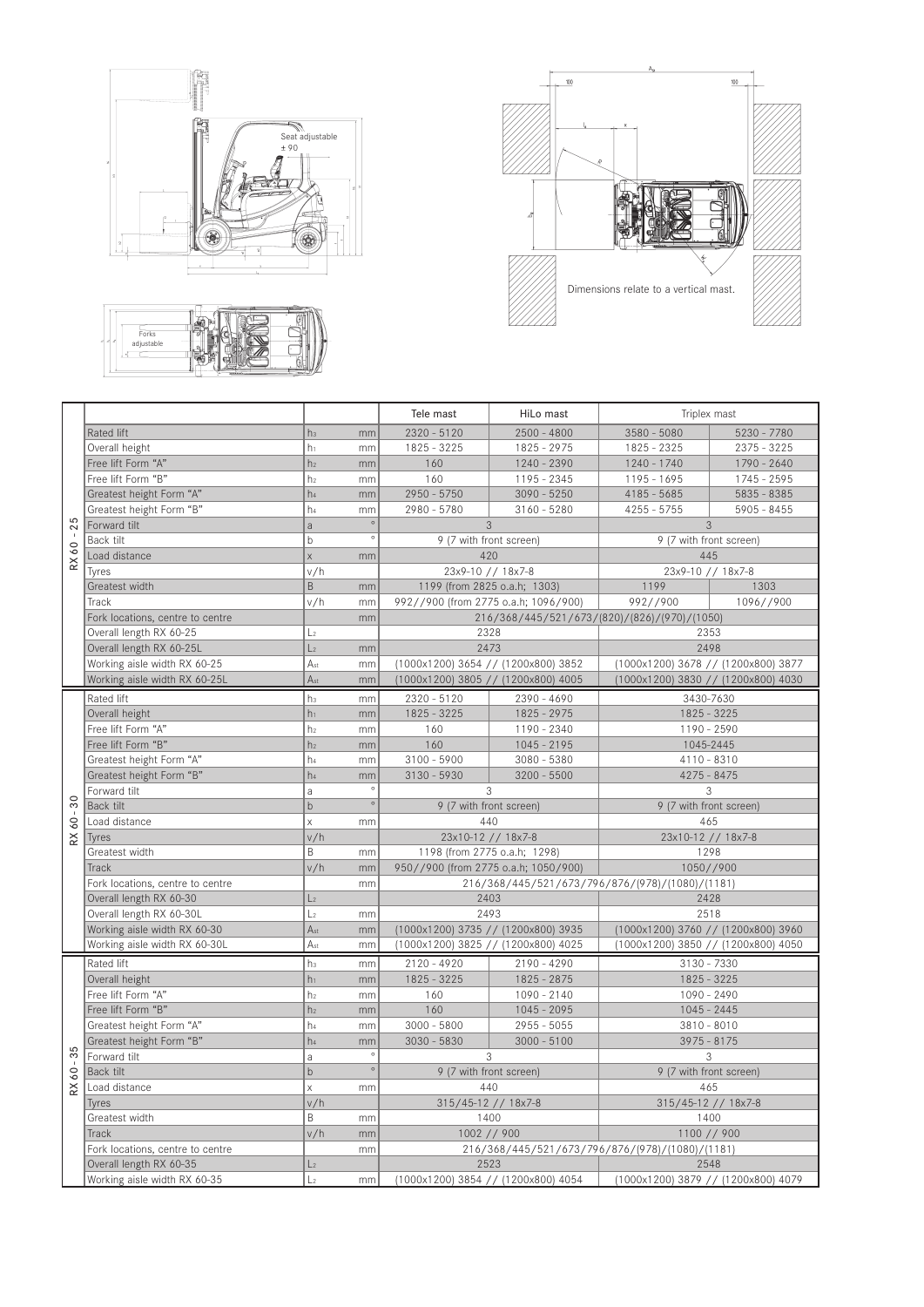Capacities RX 60-25L Tele/HiLo mast

Capacities RX 60-30L Tele/HiLo mast

Load centre c = 500 mm

c = 800 mm

c = 1000 mm

 $-60$ 

 $\frac{60}{6}$ <br>  $\frac{2500}{60}$ <br>  $\frac{2000}{60}$ 2500 2000 1500

 $1000$  L<br>2500



Capacities RX 60-25 with triplex mast



4

Capacities RX 60-30 with triplex mast



Lift height in mm

 $\sim$ 



Capacities RX 60-35 with triplex mast  $\begin{array}{c} \hline \text{I} \\ \text{ad centre c} = 500 \text{ mm} \end{array}$ 

c = 1000 mm

٠|۰

 $= 600$  mm = c = 1<br>= 800 mm



 2500 3000 3500 4000 4500 5000 5500 Lift height in mm

 $\sim$ 

L.

- without Sideshifter

 $---$  with Sideshifter

Gradients maximum distance that can be driven in 60 minutes

#### Example

An RX 60-25 with a load of 2500 kg and a gradient of 10% can drive a distance of 600m 10 times per hour



(dry rough concrete surface = Coefficient of friction 0.80)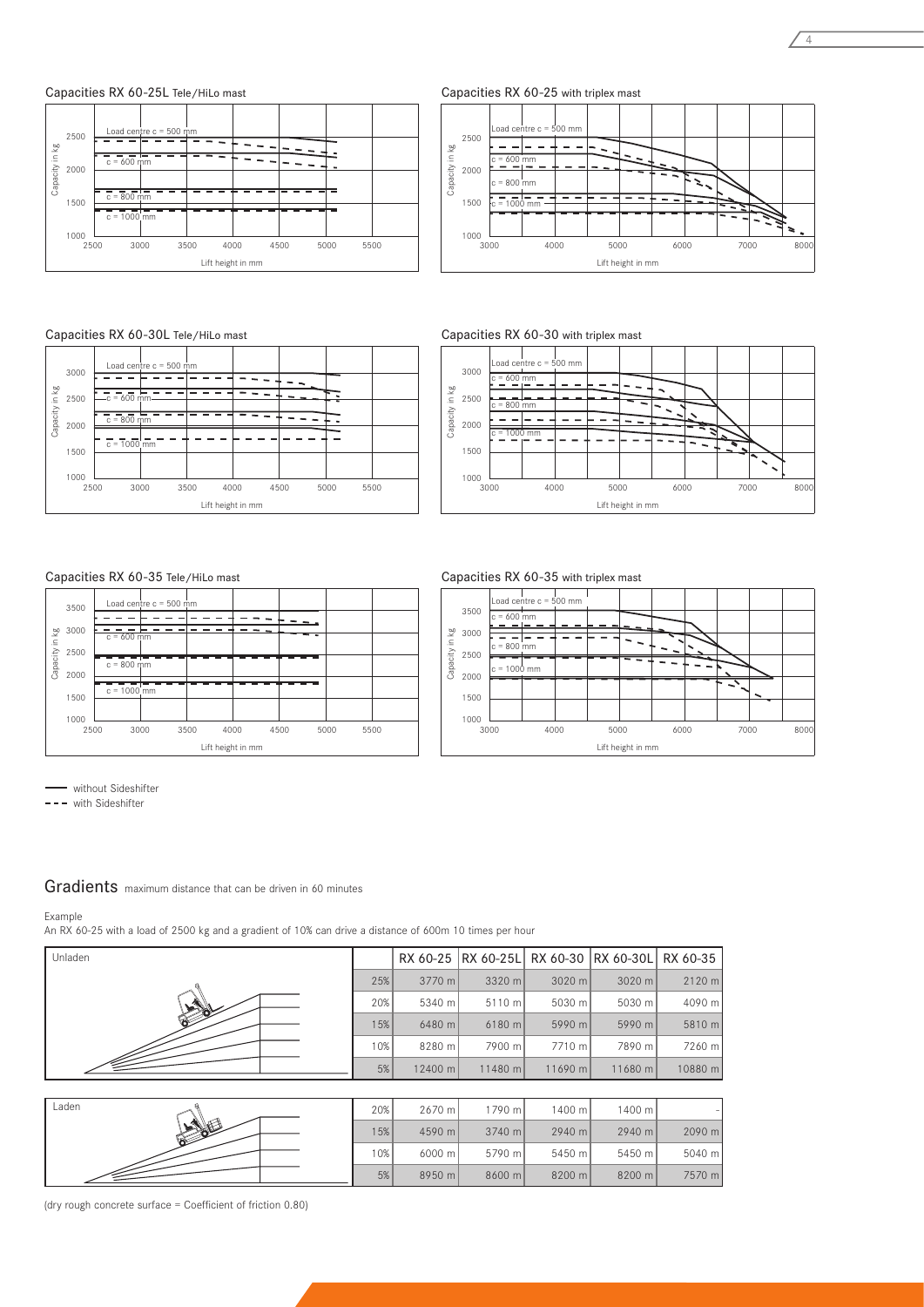#### **Driver's compartment.**

The driver's work place in the RX 60. The large footwell featuring an inclined floor plate and anti-slip lining provides quick and convenient entry and exit and a relaxed leg position when driving. The adjustable steering column with its small steering wheel is ergonomically efficient, requiring minimal steering movements from the driver. The automotive style pedal layout can be replaced by a dual pedal arrangement if required.

The drive direction switch on the valve lever (hoist and lower) allows the driver to change direction without releasing his grip, thus reducing fatigue, even on long shifts.

The fully graphic display is heated to ensure that all essential information, including time, battery charge state, maintenance intervals etc., remains clearly visible under all conditions - even in extreme applications such as cold stores or all-weather indoor/ outdoor working.

The entire truck is under constant on-board diagnosis. With 5 selectable drive programs the driver can match the driving characteristics of the RX 60 to the application or his personal preferences. Each program can be precisely matched to the application profile in order to achieve optimum economy and load turnaround.

The driver's compartment of the RX 60 provides generous head room even for tall drivers, with good all-round vision thanks to the large viewing panels in the roof, very slim overhead guard legs and high seating position.

## **Blue-Q energy optimisation.**

- Activate Blue-Q energy saving mode on the truck at the push of a button.
- Energy saving due to intelligent optimisation of the drive characteristics without impairing the work process.
- Intelligently switches off electrical consumers.
- A saving in energy consumption of up to 20% depending on the profile of use and truck's equipment.

#### **Safety.**

In conjunction with the mechanical parking and service brake, the RX 60 brakes automatically when the drive pedal is released, guaranteeing safe use at all times. The truck will also hold its position on a gradient without the need to depress the footbrake, further enhancing safety. The RX 60's side battery change can be carried out using a hand pallet truck, low lift pallet truck or forklift truck. This not only gives significant time savings compared to a conventional hoist, but makes the battery changing operation much safer. The risks of operator injury or truck damage are considerably reduced.

#### **Service.**

The maintenance interval of the RX 60 is 1000 operating hours or 12 months. These intervals save time and maintenance costs especially with single-shift operation, where 1000 hours roughly corresponds to annual operating hours, enabling the maintenance and UVV safety checks to be carried out at the same time. Fast diagnosis via a notebook computer and easily accessible maintenance components, together with readily available parts, guarantee short service times and maximum uptime.

# **Drive.**

The energy-efficient, noise-optimised three-phase drive unit of the RX 60 acts on the front wheels. High traction power and driving dynamics, even when climbing ramps or operating on uneven ground, ensure a high turnaround of goods. The boost function of the RX 60 is an innovative feature which, when required, calls up maximum torque from the drive motors. Maximum thrust is therefore always available - for example, at kerbs or when pushing pallets.

The maintenance-free, efficiency-optimised three-phase drive guarantees a long battery operating life. Thanks to its IP 54 enclosure the entire drive system is protected against the ingress of dirt, dust and moisture, so that even the most inhospitable applications pose no problem.

In addition to all this, electrical regenerative braking means the motors feed back up to 15% of the energy into the battery when the drive pedal is released, increasing the work available from a battery charge by up to 1.5 hours. Interim battery charging, or even changing, is often not necessary. The STILL controller ensures sensitive driving response with optimal utilisation of energy. It also enables the truck to be held on ramps without using the maintenance-free multi-disc brakes, for greater safety and driving comfort. The power electronics are protected within the counterweight and the heat from the controller is dissipated into the counterweight over a large area. This arrangement provides very good cooling without additional fans or filters and makes operating the RX 60 reliable and quiet.

#### **Electrical system.**

The RX 60 features digital control with two independent CAN bus systems which ensure that the drive train is not affected by minor electrical failures elsewhere on the truck, while the drive control unit has dual microprocessor monitoring to ensure safe operation. A pre-prepared wiring harness means that auxiliary electrical equipment can be fitted quickly and easily.

# **Mast.**

Depending on application, the Telescopic, HiLo or Triplex construction offer the following:

- Telescopic: an inexpensive mast design suitable for many applications, with full visibility through the mast
- HiLo: Complements the Telescopic mast due to an additional, central, full free-lift cylinder to allow high stacking under low ceilings e.g. for use in containers of lorries right up to the roof
- Triplex: for use where there are low doorways but high lift heights, for utilisation of warehouses right up to the roof. The fork carriage has optimised visibility thanks to its frame construction.

#### **Hydraulic system.**

The speed of the AC pump drive is demand controlled and is precisely regulated by the dynamic servo assistance through the valve lever or the steering wheel movement. This ensures longer use from a battery charge. Sensitive operation of hydraulics increases working safety thanks to positioning to the nearest millimetre. The hydraulics also improve the energy consumption by:

- using a highly efficient hydraulic pump and noise reduced internal gear pump specially developed for this truck
- the replacement of pressure make-up valves with load holding valves. The priority valve for the steering is directly connected to the pump so that hydraulic interfaces and hoses are no longer required. This guarantees a safer, cleaner operation.

5